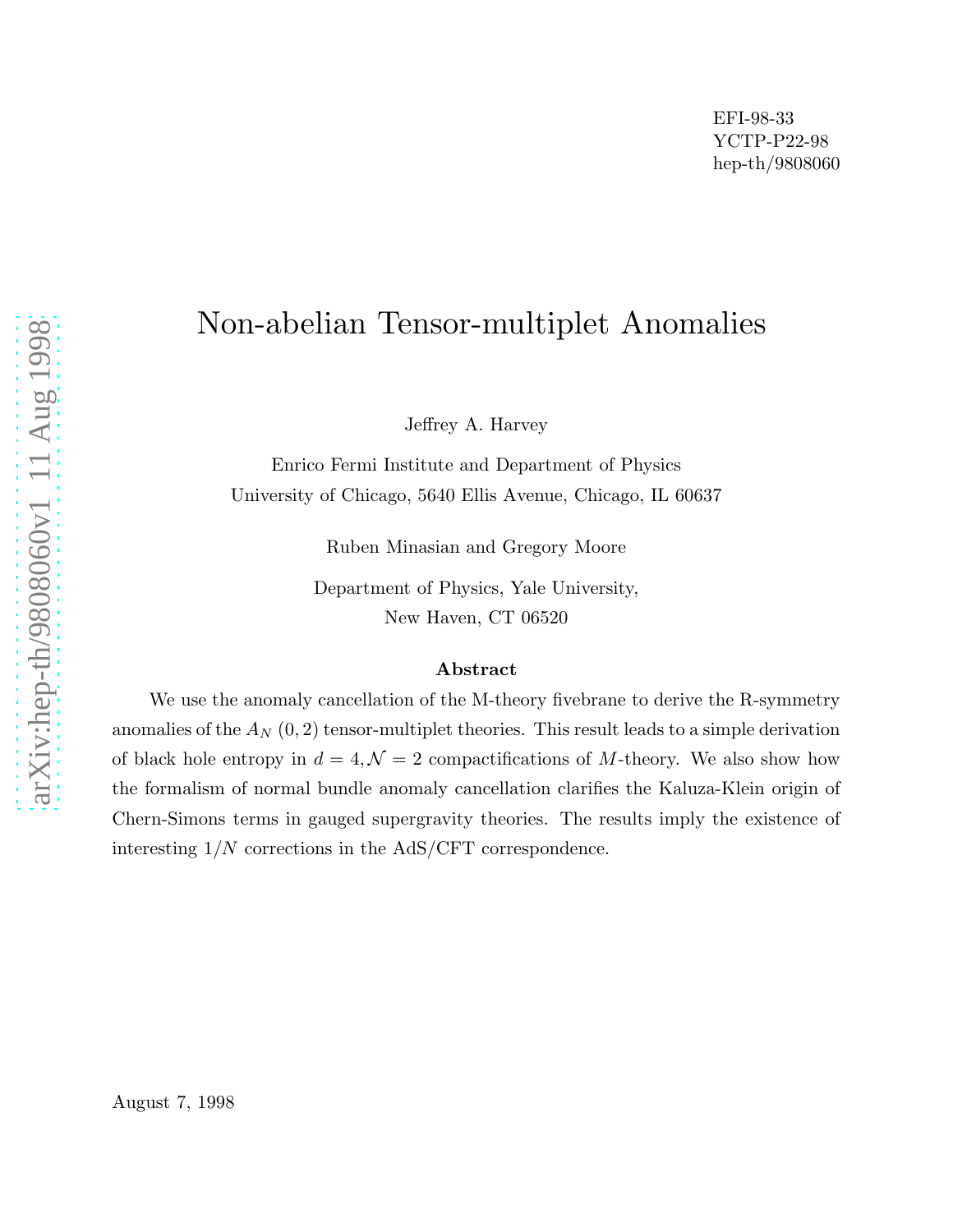### <span id="page-1-0"></span>1. Introduction

Anomalies are related to topology. Hence anomalous couplings are robust and serve as effective probes of the *terra incognita* of theoretical physics. In this note we use anomalous couplings to learn about the six-dimensional superconformal (0, 2) models with nonabelian gauge symmetry. Our main result is equation (2.5). As a corollary, we easily recover the formula for black hole entropy in M-theory found in[[1\]](#page-12-0). Our main technique is similar to that used in a recent discussion of the Chern-Simons term of  $D = 11$  supergravity in the presence of 5-branes[[2\]](#page-12-0). Our considerations turn out to be useful in explaining the Kaluza-Klein origin of Chern-Simons terms in gauged supergravity. This is the subject of section three. We also comment on a mismatch between anomalies in the AdS/CFT correspondence and its implications.

## 2. Anomalies of the  $(0, 2)$  theory

## *2.1. The anomaly polynomial*

The fivebrane of M-theory has chiral world-volume fields which lead to potential anomalies in diffeomorphisms of the five-brane world-volume  $W_6$  as well as in diffeomorphisms which act as  $SO(5)$  gauge transformations of the connection on the normal bundle N. The anomaly is determined by an eight-form  $I_8$ . There are two obvious contributions to  $I_8$ . The chiral world-volume fields of the fivebrane lead to a contribution  $I_8^{\text{zm}}(Q_5)$ . The second contribution arises from anomaly inflow as a result of the coupling [\[3](#page-12-0),[4\]](#page-12-0)

$$
\int_{M_{11}} C_3 \wedge I_8^{\text{inf}} \tag{2.1}
$$

and leads to a contribution  $I_8^{\text{inf}}(Q_5)$ . For a charge  $Q_5 = 1$  fivebrane these two contributions do not cancel but rather[[5\]](#page-12-0)

$$
I_8^{\rm zm}(1) + I_8^{\rm inf}(1) = p_2(N)/24.
$$
\n(2.2)

In [\[2](#page-12-0)] it was pointed out that there is a further contribution to the anomaly which arises from a careful treatment of the Chern-Simons term of  $D = 11$  supergravity in the presence of fivebranes. With  $\rho$  the integral of a bump form  $d\rho$  and  $e_3^{(0)}$  $_3^{(0)}$ <sup>1</sup> related to the

<sup>&</sup>lt;sup>1</sup> Throughout this paper we use the notation of the descent formalism,  $\omega_n = d\omega_{n-1}^{(0)}$ ,  $\delta\omega_{n-1}^{(0)} =$  $d\omega_{n-2}^{(1)}$  for a closed gauge invariant n-form  $\omega_n$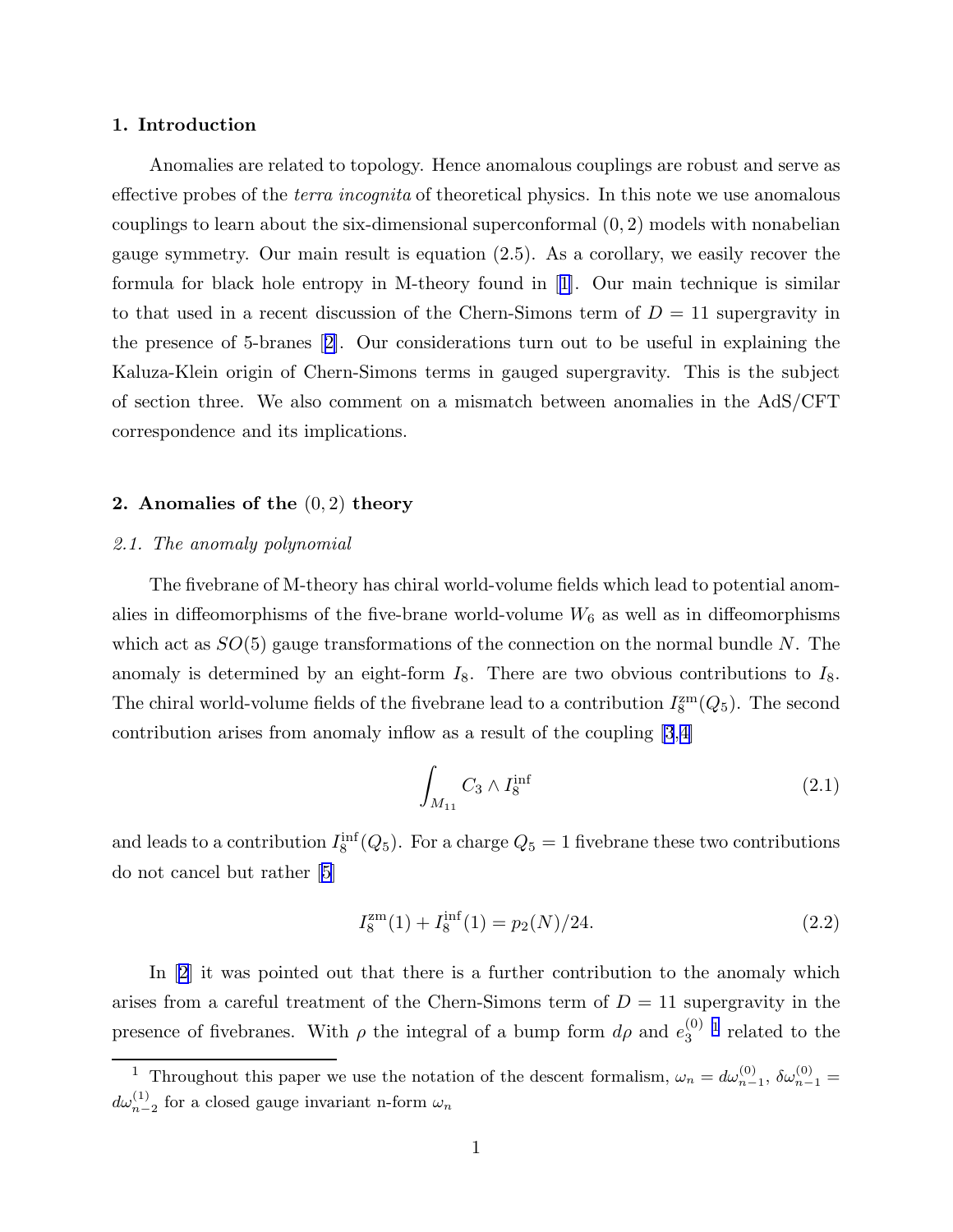<span id="page-2-0"></span>global angular form  $e_4/2$  by  $e_4 = de_3^{(0)}$  (see Appendix A for details) the Chern-Simons term is

$$
S'_{CS} = \lim_{\epsilon \to 0} -\frac{2\pi}{6} \int_{M_{11} - D_{\epsilon}(W_6)} (\mathcal{C}'_3 - \sigma_3) \wedge d(\mathcal{C}_3 - \sigma_3) \wedge d(\mathcal{C}_3 - \sigma_3) \tag{2.3}
$$

where  $\sigma_3 \equiv \rho e_3^{(0)}$  $\frac{100}{3}$  /2. Here we have also removed a tubular neighborhood of radius  $\epsilon$ surrounding the fivebrane. The variation of  $S'_{CS}$  may be computed using a result of Bott and Catteneo[[6\]](#page-12-0) and leads to a contribution

$$
I_8^{\rm CS} = -p_2(N)/24\tag{2.4}
$$

which cancels the remaining anomaly.

The cancellation of all anomalies for a charge one fivebrane gives us confidence that the anomalies must also cancel for arbitrary charge  $Q_5$  fivebranes. Unfortunately this is difficult to verify explicitly because the world-volume theory for charge  $Q_5$  is not sufficiently well understood. This theory is a non-Abelian tensor theory with  $(0, 2)$  supersymmetry.

Instead, we will assume that the anomalies do in fact cancel for all  $Q_5$  and use this to predict what the anomalies of the non-Abelian  $(0, 2)$  theory must be. This is easily done since the bulk supergravity contributions from([2.1](#page-1-0)) and (2.3) can be computed reliably for  $Q_5 > 1$ . Note that the contribution to the anomaly from  $I_8^{\text{inf}}$  is linear in  $C_3$  hence linear in  $Q_5$  while the contribution from  $I_8^{\text{CS}}$  is cubic in  $C_3$  and hence cubic in  $Q_5$ . Thus anomaly cancellation requires that

$$
I_8^{\rm zm}(Q_5) = Q_5 I_8^{\rm zm}(1) + (Q_5^3 - Q_5)p_2(N)/24,
$$
\n(2.5)

where[[5\]](#page-12-0):

$$
I_8^{\rm zm}(1) = \frac{1}{48} \left[ p_2(N) - p_2(TW) + \frac{1}{4} \left( p_1(TW) - p_1(N) \right)^2 \right]. \tag{2.6}
$$

Here TW denotes the tangent bundle to the fivebrane worldvolume  $W$ , and  $N$  is the normal bundle to W in the bulk  $M_{11}$ .

The extension of  $(2.5)$  to the D and E series of  $(0, 2)$  theories and to the nonabelian  $(0, 1)$  theories remains open.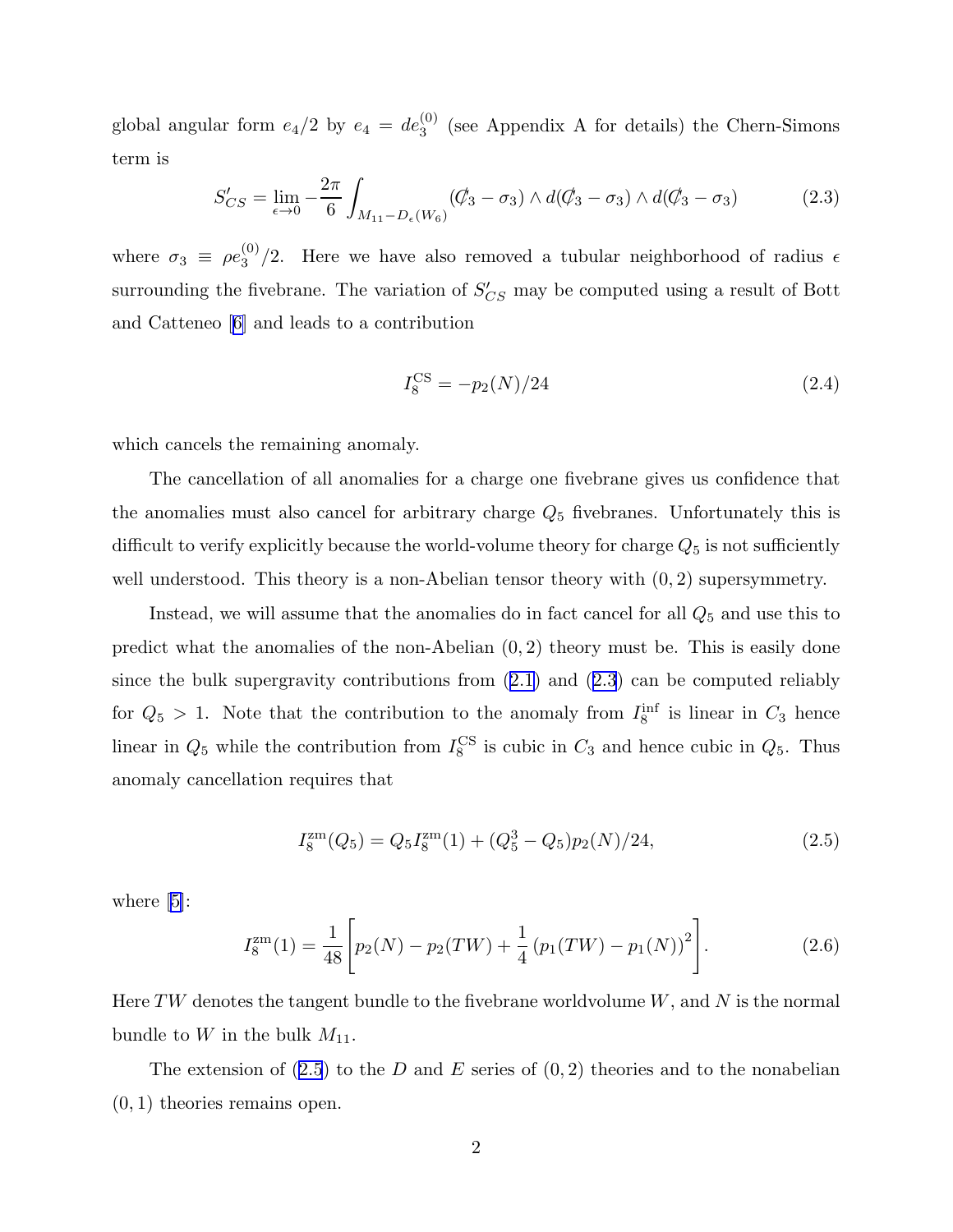#### <span id="page-3-0"></span>*2.2. Application 1: Correlators in the* (0, 2) *theory*

Equation([2.5\)](#page-2-0) contains some nontrivial information about the current correlators of the  $(0, 2)$  nonabelian superconformal theory of nonabelian tensor-multiplets. This theory has an  $OSp(6, 2|4)$  superconformal current multiplet  $\mathcal J$  whose structure is given in part by [\[7](#page-12-0)]:  $\mathcal{J}_{\text{bosonic}} = (J^{(IJ)}, J^{[IJ]}_{\mu}, J^{I}_{\mu\nu\lambda}, J_{\mu\nu}),$  where  $I = 1, ..., 5$  is an  $so(5) \cong usp(4)$  Rsymmetry index in the fundamental of  $so(5)$ , the scalar term  $J^{(IJ)}$  is in the 14,  $J^{[IJ]}_{\mu}$  are the R-symmetry currents in the adjoint 10, the anti-selfdual 3-form currents  $J^I_{\mu\nu\lambda}$  are in the 5 and the energy-momentum tensor  $J_{\mu\nu}$  is a singlet. These currents can be coupled to a contragredient multiplet of background fields  $\Phi_{bosonic} = (\pi^{(IJ)}, A_\mu^{[IJ]}, S^I_{\mu\nu\lambda}, h_{\mu\nu})$  to form the generator of current correlators:

$$
\exp\left[-\Gamma[\Phi]\right] \equiv \left\langle \exp\left[\int_{W_6} \Phi \cdot \mathcal{J}\right] \right\rangle \tag{2.7}
$$

The result [\(2.5\)](#page-2-0) for the anomaly polynomial implies that if  $\epsilon^{[IJ]}$  is an infinitesimal so(5) transformation then the normalized correlator is:

$$
\left\langle \left\langle \left( \epsilon^{[IJ]} D_{\mu} J^{[IJ] \mu} \right) \exp \left[ \int_{W_6} \Phi \cdot \mathcal{J} \right] \right\rangle \right\rangle
$$
\n
$$
= \frac{Q_5^3 - Q_5}{24} \int_{W_6} (p_2)_6^{(1)}(\epsilon, A) + Q_5 \int (I_8^{\rm zm}(1))_6^{(1)}(\epsilon, A, h) \tag{2.8}
$$

Since

$$
p_2^{(0)}(A) = \frac{1}{4} \left(\frac{1}{2}\omega_3^{(0)}\omega_4 - \omega_7^{(0)}\right)
$$
\n(2.9)

where  $\omega_{2n} = \left(\frac{i}{2\pi}\right)^n tr F^n$  and  $\omega_{2n-1}^{(0)} = d^{-1}\omega_{2n}$ , we find results for 4,5,6 and 7-point functions of currents.

The result (2.8) implicitly contains a good deal of information about correlators in the  $(0, 2)$  theory. In the  $(0, 2)$  theory the R-symmetry anomaly is in the same supermultiplet as the conformal anomaly as can be seen by dimensionally reducing the theory to four dimensions. Thus in principle (2.8) provides an exact prediction of the conformal anomaly of the  $(0, 2)$  theory after carrying out sufficiently many supersymmetry transformations. The details of this calculation are worth doing, but we have not worked them out. The argument might be similar to the discussion in appendix A of [\[8](#page-12-0)]. Nevertheless, without working out the details we may make some qualitative observations. The  $Q_5^3$  dependence of([2.5](#page-2-0)) is in accord with the expectations from black hole calculations[[9\]](#page-12-0) and with a large  $Q_5$  calculation of the conformal anomaly using the AdS/CFT correspondence [\[10](#page-12-0)]. The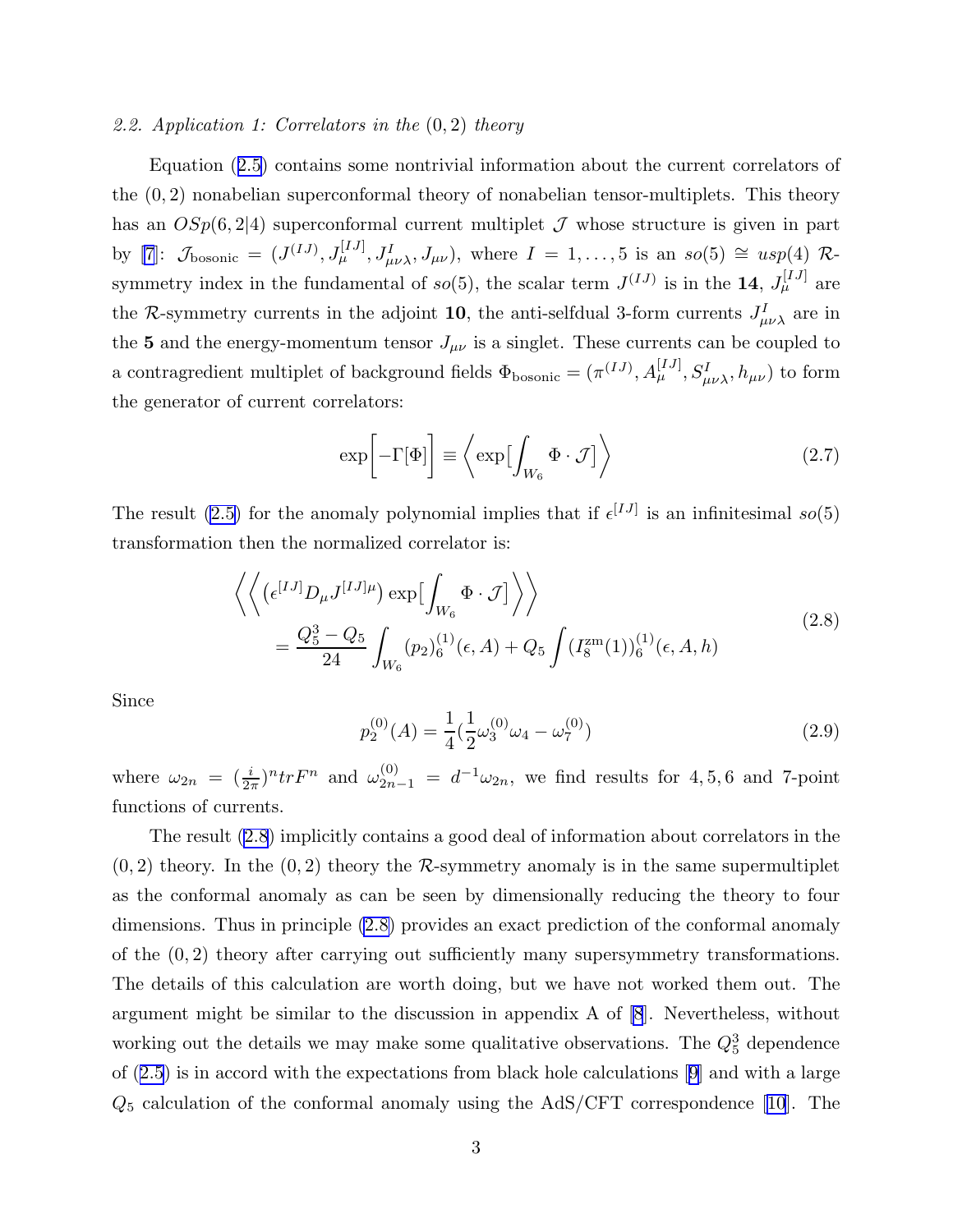<span id="page-4-0"></span>novelty here is that we also predict an exact correction to the leading  $Q_5^3$  dependence which is down by  $1/Q_5^2$ .

Equation([2.5](#page-2-0)) provides some interesting clues to the structure of the still unknown microscopicdescription of the  $(0, 2)$  theory. For example, it is quite likely that  $(2.5)$  $(2.5)$  and  $(2.8)$  $(2.8)$  $(2.8)$  can be used to derive an infinite number of correlation functions when the  $(0, 2)$ theory is compactified on 6-folds of  $SO(4) \times SO(2)$  holonomy. The strategy follows the ideas of [\[11](#page-12-0)]. One would start with the group cocycle class associated with [\(2.5\)](#page-2-0), then twist the theory to produce a scalar supercharge  $Q$  so that some of the currents are  $Q$ -exact. The absence of gauge fields contragredient to the Q-exact currents in the effective action then fixes the actual group cocycle representing the class [\(2.5\)](#page-2-0). This determination of the "trivial cocycle" fixes the kinetic terms in a generalized gauged WZW-type action. The resulting WZW-type action then serves as a generating function for an infinite number of current correlators.

## *2.3. Application 2: Black hole entropy*

A precise check of([2.5\)](#page-2-0) and its connection to the conformal anomaly can be made by reducing the world-volume theory to a  $1+1$  dimensional conformal field theory. To do this we consider wrapping a charge  $Q_5$  M-theory fivebrane on a supersymmetric four-cycle  $P$ in a Calabi-Yau threefold X.

Let  $\{\theta_A\}$  be an integral basis for  $H^2(X, Z)$  and denote the dual basis of  $H_4(X, Z)$  by  ${\sigma_A}$ . The three-form potential of  $D = 11$  supergravity reduces to a set of  $U(1)$  vector fields through the Ansatz  $C_3 = \sum_A C_1^A \wedge \theta_A$ . A single fivebrane wrapped on a smooth four-cycle in the homology class  $P_0 = P_0^A \sigma_A$  gives rise to a string in  $4 + 1$  dimensions which carries charge  $P_0^A$  under the  $U(1)$  gauge field  $C_1^A$ . In what follows we write  $C_1$  for the linear combination of  $U(1)$  gauge fields determined by the element of  $H^2$  dual to  $P_0$ . The string has an  $SO(3)$  normal bundle and the zero mode and inflow contributions to the anomaly fail to cancel by a term involving  $p_1(N)$ . As for the fivebrane this anomaly was shown in [\[2](#page-12-0)] to be cancelled by a modification of the Chern-Simons term of  $D = 5$ supergravity.

We now consider how the story changes when we scale the homology class  $P_0 \to Q_5 P_0$ . Demanding that the anomaly be cancelled for charge  $Q_5$  wrapped fivebranes predicts that the zero mode anomaly is given by

$$
I_4^{\rm zm}(Q_5) = Q_5 I_4^{\rm zm}(1) + (Q_5^3 - Q_5) p_1(N) D_0/4 \tag{2.10}
$$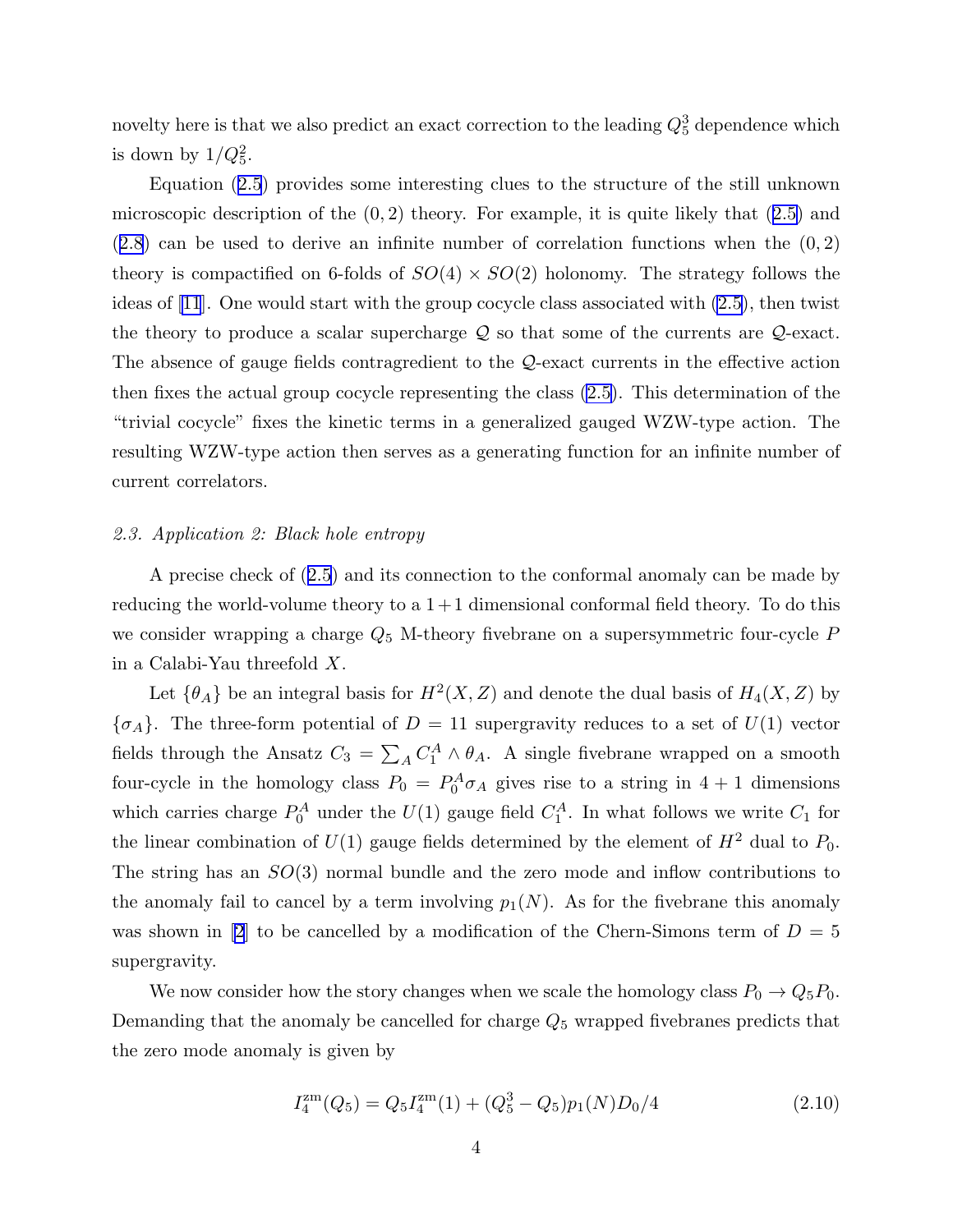where[[2\]](#page-12-0)

$$
I_4^{\rm zm}(1) = \frac{c_2 \cdot P_0}{48} \big( p_1(TW) + p_1(N) \big) + \frac{D_0}{4} p_1(N) \tag{2.11}
$$

with

$$
D_0 \equiv \frac{1}{6} \int_X \hat{P}_0^3 = D_{ABC} P_0^A P_0^B P_0^C \tag{2.12}
$$

where  $\hat{P}_0$  is the dual to  $P_0$ .

The string obtained from the wrapped fivebrane is described at low-energies by a conformal field theory with  $(0, 4)$  supersymmetry. The right-moving superconformal algebra has an  $SO(3)$  Kac-Moody algebra whose level k is related to the  $SO(3)$  normal bundle anomaly above. Specifically, the level k is equal to the coefficient of  $p_1(N)/4$  in [\(2.10](#page-4-0)) which gives

$$
k = Q_5^3 D_0 + Q_5 c_2 \cdot P_0 / 12 \tag{2.13}
$$

The right-moving Virasoro central charge is given in terms of the level of the  $SO(3)$  Kac-Moody algebra by  $c_R = 6k$  so we see that the conformal anomaly has terms cubic and linear in  $Q_5$ .

Let us now compare our result for  $c_R$  with the result in [\[1](#page-12-0)]. We assume that  $P_0$  is the divisor class of a line bundle  $\mathcal{L}_0$  defining an embedding of X into projective space (that is,  $\mathcal{L}_0$  is "very ample"). In particular, the linear system  $|\mathcal{L}_0|$  has no basepoints (i.e. points where all sections of  $\mathcal{L}_0$  vanish). Then, for  $Q_5 > 0$  the linear system  $|Q_5\mathcal{L}_0|$  also has no basepoints and by Bertini's theorem the homology class  $Q_5P_0$  has a representative by a smooth 4-cycle. <sup>2</sup> If the 5-brane is wrapped on such a smooth 4-cycle the analysis of the zeromodes used in [\[1](#page-12-0)] is justified, and leads to exactly the same result,  $c_R = 6k$  with k given by (2.13). This confirmation of a known result gives us added confidence in [\(2.5](#page-2-0)).

We would like to conclude this section with an observation on black hole entropy and anomaly inflow. As discussed in[[1](#page-12-0)], the microscopic configuration of a fivebrane wrapping the five-cycle  $P \times S^1$  and with momentum along the  $S^1$  can be described in a certain regime as an extremal black hole solution of  $N = 2$ ,  $d = 4$  supergravity. The entropy can be computed macroscopically in terms of the area of the event horizon of the black hole and including a one-loop topological correction. On the other hand the entropy can also be computed by counting microscopic states in the  $(0, 4)$  SCFT of the effective string. This leads to an entropy  $S = 2\pi \sqrt{c_L q_0/6}$ , where  $q_0$  is the total momentum of the left-moving excitations and  $c<sub>L</sub>$  is the left-moving Virasoro central charge.

 $2$ See, [[12\]](#page-12-0), p. 137, et. seq. for a discussion of the relevant math.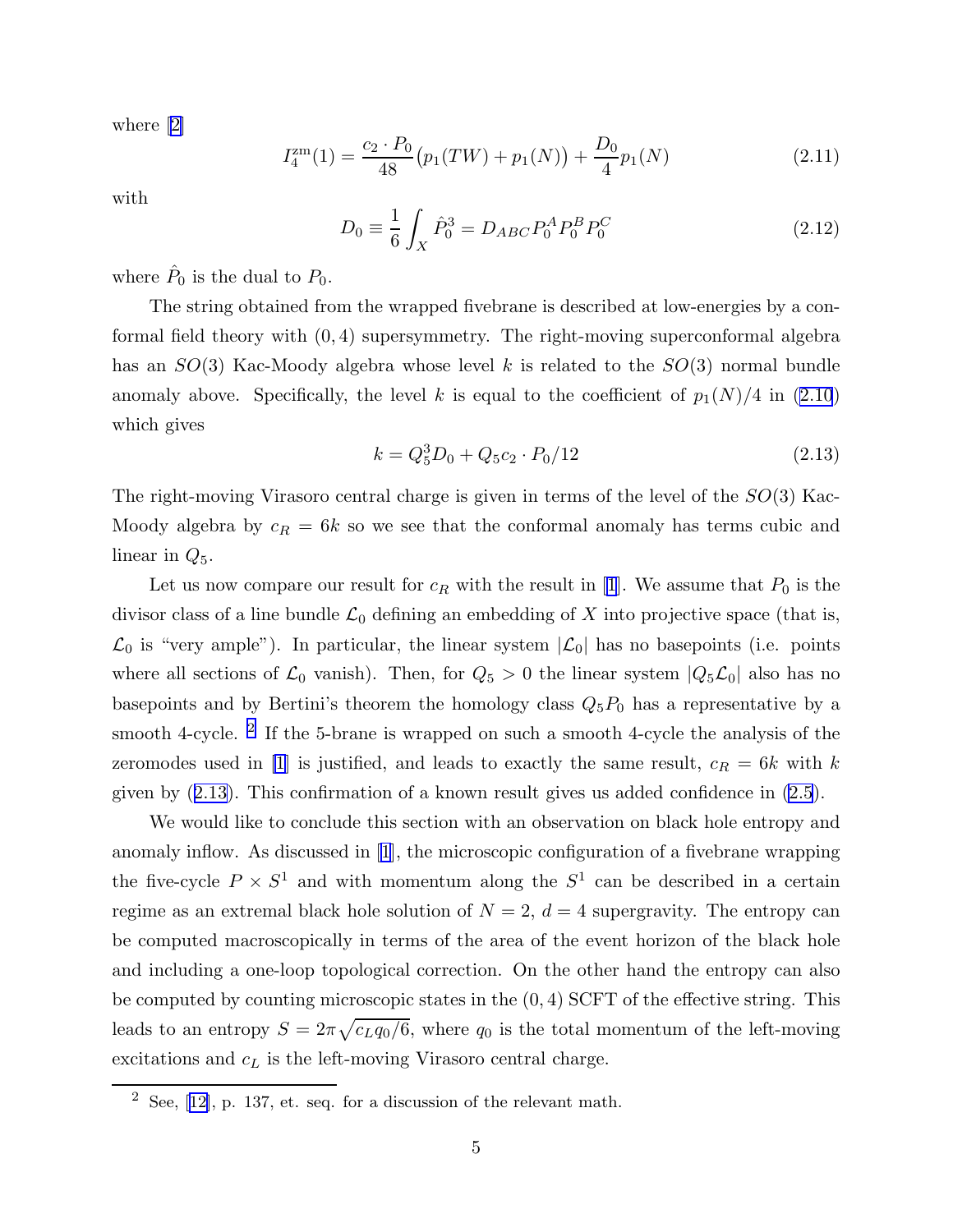The previous analysis determined  $c_R$  by cancellation of the normal bundle anomaly, but  $c_L - c_R$  and hence  $c_L$  can be determined from cancellation of the tangent bundle anomaly. In particular, the tangent bundle anomaly on the worldsheet is given in terms of  $c_R - c_L$  by

$$
(c_R - c_L) \left(\frac{p_1(TW)}{24}\right) \tag{2.14}
$$

This has to be compared with the anomaly inflow from variation of the term

$$
\Delta S^5 = \lim_{\epsilon \to 0} \frac{c_2 \cdot P_0}{48} \int_{M_5 - D_{\epsilon}(W)} C_1 \wedge p_1(TM). \tag{2.15}
$$

coming from reduction of  $C_3 \wedge I_8^{\text{inf}}$  on the manifold X. We thus see that the cancellation of the tangent bundle anomalies requires  $c_L - c_R = Q_5 c_2 \cdot P_0/2$ . This again is in agreement with[[1\]](#page-12-0), and gives

$$
c_L = 6Q_5^3 D_0 + Q_5 c_2 \cdot P_0 \tag{2.16}
$$

as expected. Thus both the left and right conformal anomalies of this  $(0, 4)$  theory and hence the black hole entropy are completely determined by anomaly cancellation. This explains in part the results of[[1](#page-12-0)] which reproduced the black hole entropy precisely without the need for string theory or a complete microscopic description of M theory.

## 3. Chern-Simons terms in Gauged Supergravity

Gauged supergravity theories in odd dimensions typically contain Chern-Simons couplings of the gauge fields. These have been found in the literature using the Noether method to determine the supersymmetric completion of the Einstein action. Recently these Chern-Simons terms have been of interest in connection with the AdS/CFT corre-spondence[[13,14,15](#page-12-0)]. Indeed, following [[15\]](#page-12-0) we identify the background fields  $\Phi$  of [\(2.7](#page-3-0)) with the "boundary values" of the  $AdS_7$  maximally extended supergravity multiplet and  $\Gamma[\Phi]$  as the on-shell supergravity action (suitably regularized). In particular, it follows [\[15](#page-12-0)] that the anomaly on the boundary of AdS space associated with the variation of the Chern-Simons terms should match the anomaly computed in the boundary CFT.

Since gauge supergravities arise from compactification of higher dimensional theories on compact spaces with isometries (typically spheres in the simplest examples) it must be possible to understand the Chern-Simons terms from Kaluza-Klein reduction [\[16](#page-12-0),[17\]](#page-12-0). Unfortunately, such reductions are notoriously subtle, and to our knowledge have not been carried out in the literature to the non-linear order necessary to see the Chern-Simons terms. We will show here that the formalism necessary for smoothing out brane sources has a direct application to this problem. We then comment on the matching of anomalies.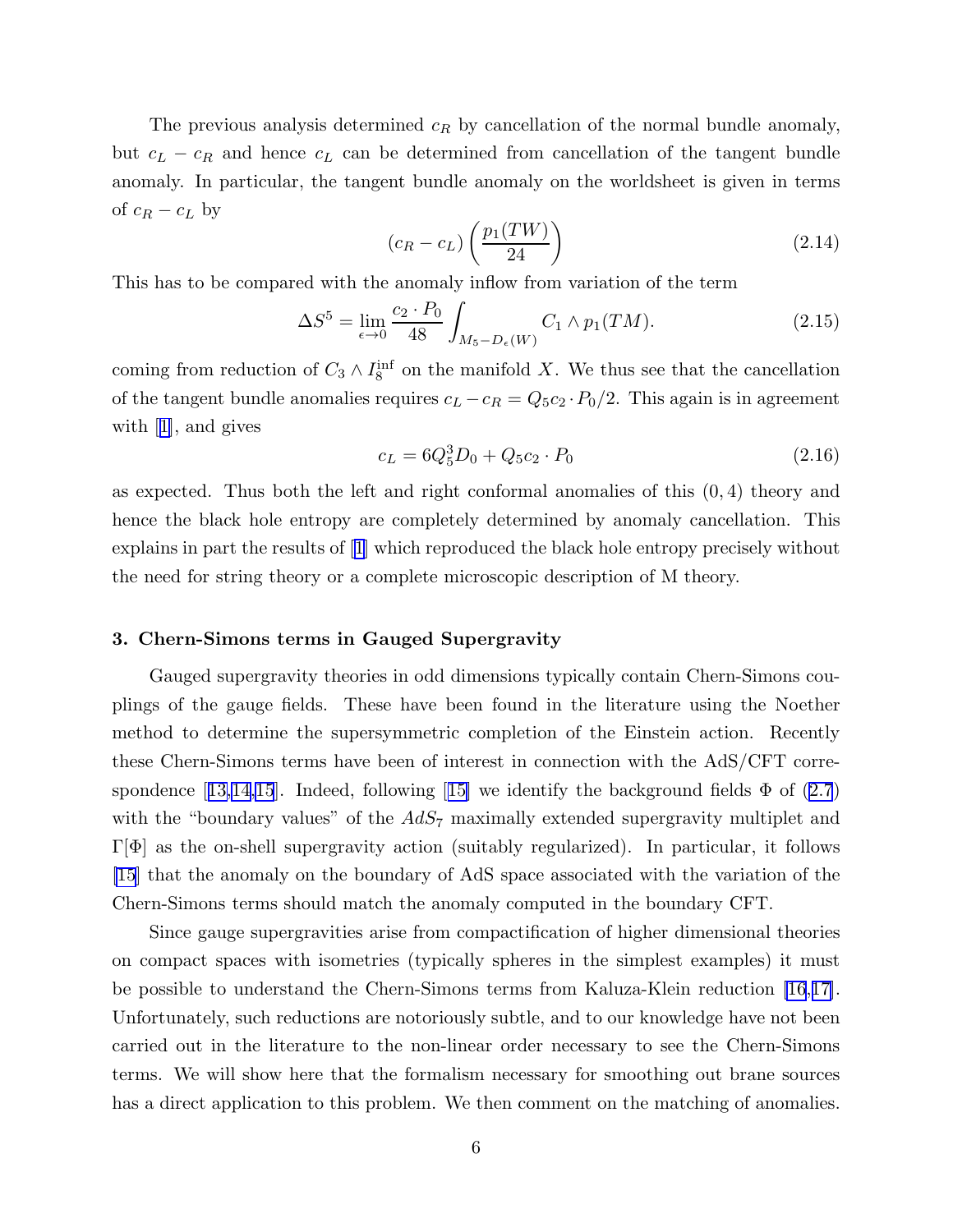#### <span id="page-7-0"></span>*3.1. Chern-Simons terms in* AdS<sup>7</sup>

Seven-dimensional supergravity in  $AdS_7$  with gauge group  $SO(5)$  arises by Kaluza-Klein compactification of M-theory on  $S<sup>4</sup>$  [[18\]](#page-12-0). The vacuum configuration is given by the standard metrics on the maximally symmetric space  $AdS_7 \times S^4$  and

$$
\mathcal{G}_4 = Q_5 \epsilon_4 \tag{3.1}
$$

with  $\epsilon_4$  the volume form on  $S^4$  and  $\mathcal{G}_4 = G_4/2\pi$ . In order to carry out a Kaluza-Klein reduction it is necessary to expand the metric and four-form field strength to include fluctuations. This was done at the linearized level in[[19\]](#page-12-0), but the extension to the nonlinear theory is not obvious. The required ansatz is highly constrained by the requirements that  $G_4$  be gauge invariant under  $SO(5)$  gauge transformations, that the Bianchi identity  $dG_4 = 0$  be satisfied, and by the requirement that  $\int_{S^4} \mathcal{G}_4/2 = Q_5$ . The formalism used in [\[2](#page-12-0)] is well-suited to finding such an ansatz.

In the presence of fluctuations of the  $SO(5)$  Kaluza-Klein gauge fields the ansatz (3.1) can be made gauge covariant by replacing ordinary derivatives with covariant derivatives but it is then not closed without the addition of extra terms. The modifications needed to make it closed while maintaining gauge invariance were derived in [\[2](#page-12-0)] and lead to the ansatz

$$
\mathcal{G}_4 = Q_5 e_4(A)/2 + \text{fluctuations} \quad \text{in} \quad C_3 \tag{3.2}
$$

where  $e_4(A)$  depends on both the metric and the  $SO(5)$  gauge field A. An explicit expression is given in the appendix. Keeping only terms involving the  $SO(5)$  gauge fields the Kaluza-Klein reduction of the Chern-Simons term then gives

$$
-\frac{2\pi}{6} \int_{M_{11}} \mathcal{G}_3 \wedge \mathcal{G}_4 \wedge \mathcal{G}_4 = -\frac{2\pi Q_5^3}{6} \int_{M_{11}} \frac{e_3^{(0)}}{2} \wedge \frac{e_4}{2} \wedge \frac{e_4}{2} = -\frac{2\pi Q_5^3}{24} \int_{AdS_7} p_2^{(0)}(A)
$$
(3.3)

wherein the last step we have used the Bott-Catteneo formula. Using  $(2.9)$  $(2.9)$  $(2.9)$  above we may compare with the expressions in the supergravity literature [\[20](#page-12-0)] and we find agreement.

In addition to the order  $Q_5^3$  Chern-Simons term  $(3.3)$  there must also be additional Chern-Simons terms which are linear in  $Q_5$  and which follow from Kaluza-Klein reduction of the  $C_3 \wedge I_8^{\text{inf}}$  term of  $D = 11$  SUGRA. Note that these terms would not have appeared in earlier treatments because the  $C_3 \wedge I_8^{\text{inf}}$  term does not mix under supersymmetry with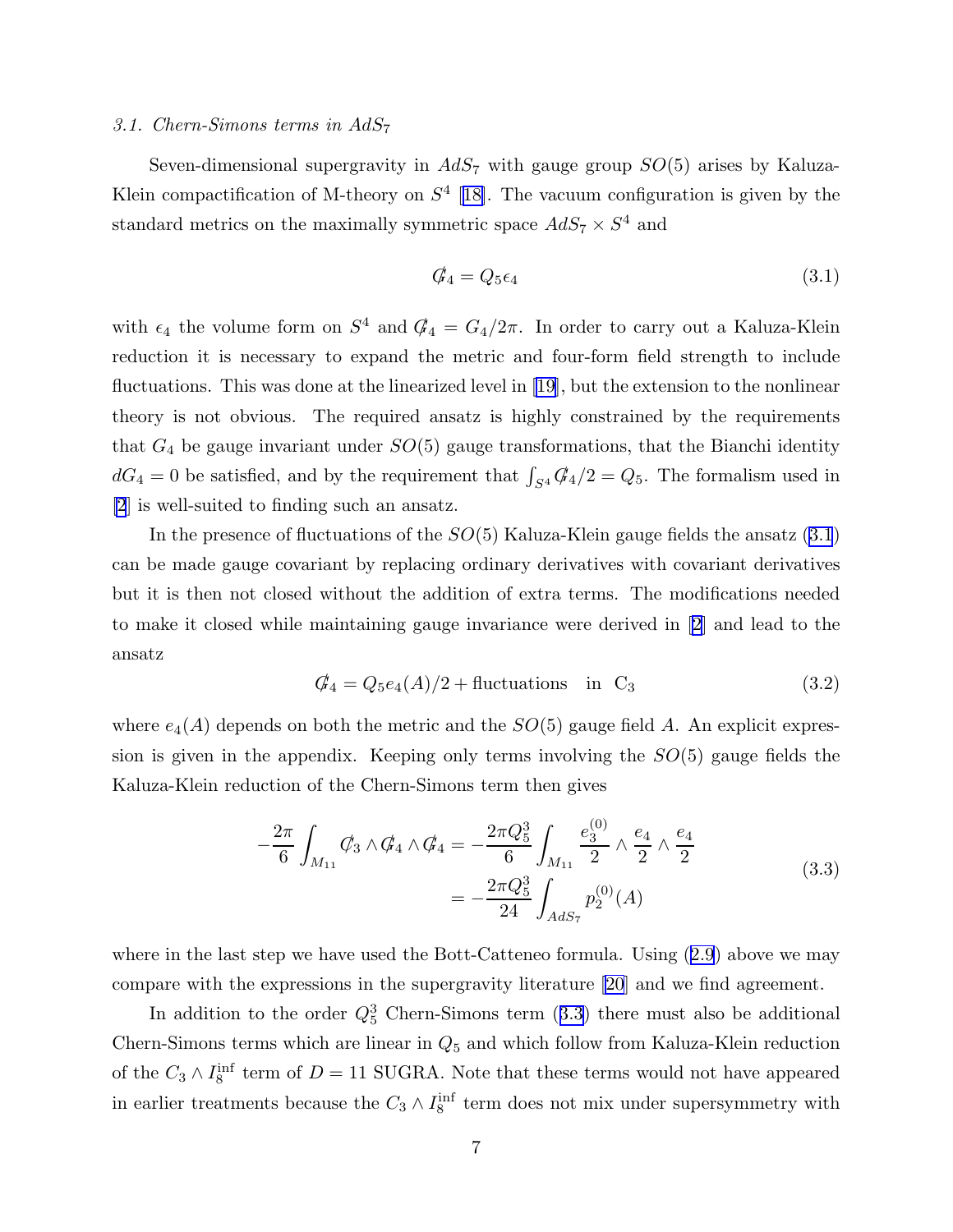<span id="page-8-0"></span>the Einstein term but only with other higher dimension terms in the M theory effective action[[21,22](#page-13-0)]. If we restrict attention to the leading order in a derivative expansion the Kaluza-Klein reduction is easily carried out as follows. The integration over  $S<sup>4</sup>$  requires a factor of the volume form. We extract this term from  $e_4(A)$  (the other terms contribute to higher derivative interactions). Next we observe that, *to leading order in the derivative expansion* the spin connection in the standard Kaluza-Klein ansatz, restricted to a cross section of the trivial bundle  $AdS_7 \times S^4 \rightarrow AdS_7$  is simply a direct sum connection <sup>3</sup>

$$
\omega_{AB} = \begin{pmatrix} \omega_{\alpha\beta} & 0\\ 0 & (\nabla_a K_b^{[IJ]}) A^{[IJ]} \end{pmatrix} + \cdots
$$
\n(3.4)

on  $AdS_7$  for  $T(AdS_7) \oplus E$  where E is a vector bundle associated to the  $SO(4)$  tangent space group of  $S^4$ , and restricted to  $AdS_7$ . In (3.4) the indices A, B are eleven-dimensional tangent space indices,  $\alpha$ ,  $\beta$  are  $AdS_7$  tangent space indices, and  $a$ ,  $b$  are  $S^4$  tangent space indices. Also, I, J are indices in the fundamental of  $SO(5)$  and  $K_h^{[IJ]}$  $b^{[IJ]}$  are components of Killing vectors on  $S^4$ . Equation (3.4) is an identity for 1-forms on  $AdS_7$ .

Now,  $I_8^{\text{inf}} = (p_2 - p_1^2/4)/48$ , so we may use the formula for the total Pontryagin class of a direct sum  $p(E \oplus F) = p(E)p(F)$ , which is valid at the level of forms for a direct sum connection, to obtain the Kaluza-Klein reduction on  $AdS_7$  to leading order in derivatives:

$$
2\pi Q_5 \int_{AdS_7} \left\{ (I_8^{\text{inf}})_7^{(0)}(R) - \frac{1}{48} \left[ \frac{p_1^2(A)}{4} - p_2(A) - \frac{p_1(R)p_1(A)}{2} \right]_7^{(0)} + \dots \right\} \tag{3.5}
$$

Where now  $p_i(R)$ ,  $p_i(A)$  are representatives of the Pontryagin classes of the sevendimensional tangent bundle and SO(5) principal bundle respectively. Supergravity in  $AdS_7$ thus contains both the order  $Q_5^3$  Chern-Simons term ([3.3\)](#page-7-0) and the order  $Q_5$  terms  $(3.5).$ 

Similar techniques should allow a direct Kaluza-Klein derivation of Chern-Simons terms in other cases of interest such as IIB SUGRA on  $AdS_5 \times S^5$ . In this case there are several additional subtleties. These include the lack of a covariant action for the selfdual five-form of IIB theory and the fact that in the Kaluza-Klein reduction the massless  $SO(6)$  gauge multiplet is in fact a linear combination of a Kaluza-Klein mode of the tendimensional metric and a Kaluza-Klein mode of the IIB 4-form potential[[23\]](#page-13-0).

<sup>&</sup>lt;sup>3</sup>See, e.g., equation  $(A.21)$  in [[17\]](#page-12-0).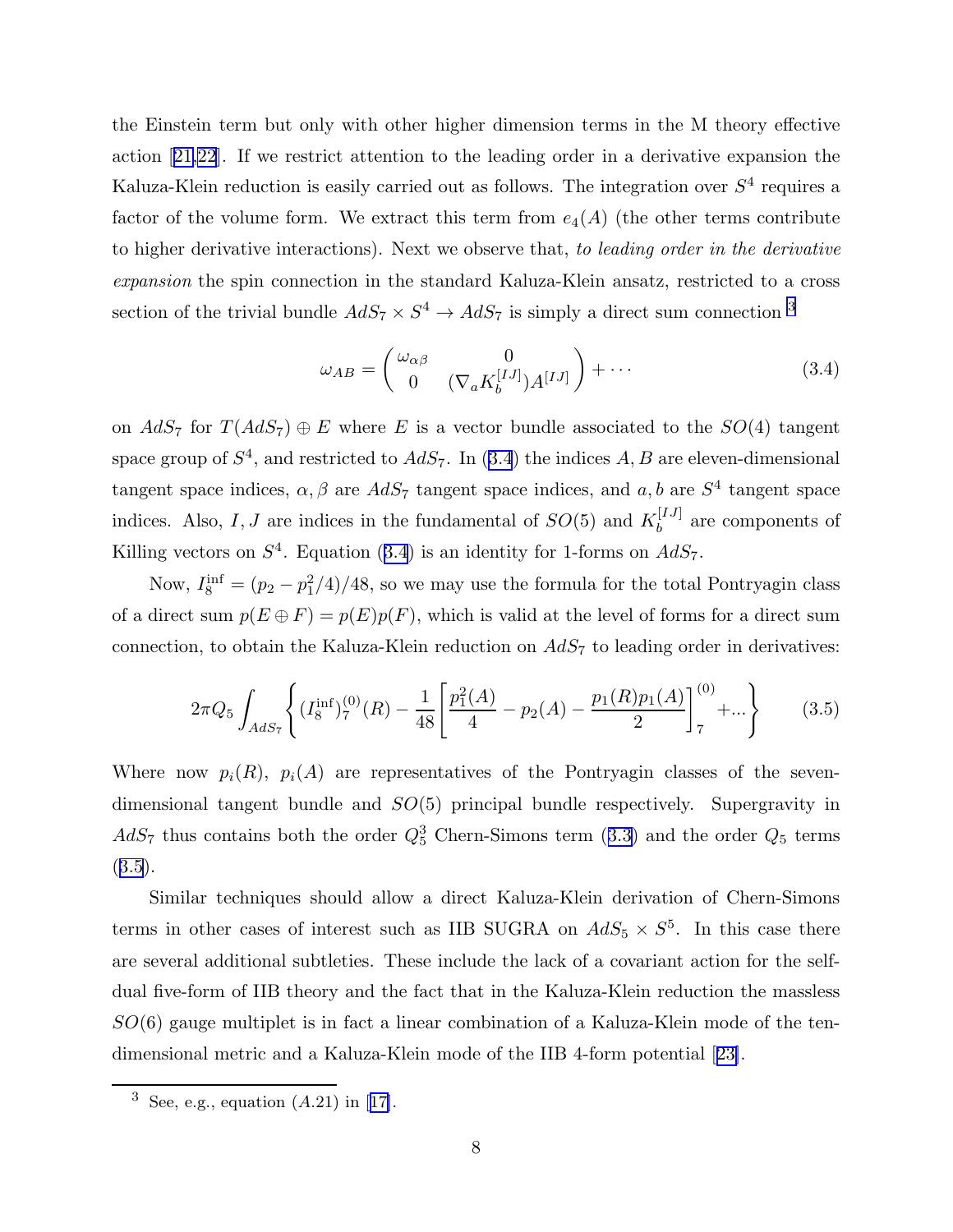### <span id="page-9-0"></span>*3.2. Implications for the AdS/CFT Correspondence*

The AdS/CFT correspondence requires matching of the anomalies computed in the CFT and from variation of the Chern-Simons terms in AdS supergravity. This matching has been verified in detail at large  $N$  [[24\]](#page-13-0).

Since the anomaly is exact, we can also ask whether the anomaly matches at subleading order in N. Consider for example the correspondence between  $N = 4$  SYM and supergravity on  $AdS_5 \times S^5$ . Classical supergravity predicts the Chern-Simons term has coefficient  $N^2$ . On the other hand, the exact coefficient can be computed from anomaly inflow arguments. Since the gauge multiplet on the D3 branes is  $SU(N)$ , and *not*  $U(N)$ [\[15](#page-12-0),[25\]](#page-13-0), the exact coefficient of the Chern-Simons term must in fact be proportional to  $N^2 - 1$ . If the correspondence is correct then there must be a correction to the Chern-Simons term (and by supersymmetry a correction to the Einstein term as well) of order  $1/N^2 \sim g_s^2 {\alpha'}^4$ . Such a one-loop higher derivative correction does not seem to be ruled out by any known renormalization theorems. Confirming this correction would be a non-trivial check of the correspondence at finite  $N$  and therefore of the correspondence in one-loop string theory and not just in the classical supergravity limit. Similar comments apply to the  $AdS_7 \times S^4$  case where again there must be an order  $1/N^2$  correction to the leading  $N^3$ behavior(in addition to the order  $N = Q_5$  term of ([3.5\)](#page-8-0)).

#### Acknowledgments

We would like to thank O. Aharony, T. Banks, S. Ferrara, M. Green, K. Pilch, S. Shatashvili, P. van Nieuwenhuizen, and particularly E. Witten for discussions. GM would like to acknowledge the hospitality of the Aspen Center for Phyiscs, and GM and JH acknowledge the hospitality of the Amsterdam Summer Workshop on String Theory and Black Holes. The work of JH is supported by NSF Grant No. PHY 9600697, RM and GM are supported by DOE grant DE-FG02-92ER40704.

## Appendix A. Non-singular branes

Consider a p-brane with worldvolume  $W_d$  (the longitudinal coordinates are  $x^{\mu}$ ,  $\mu =$  $0, 1, \ldots, d = p + 1$  located at  $y^a = 0, a = 1, 2, \ldots, D - d$  in the total space  $M_D$ . The most naive expression for the Bianchi identity in the presence of the brane (the magnetic source equation) is

$$
dG_{D-d-1} = 2\pi \delta(y^1) \cdots \delta(y^{D-d}) dy^1 \wedge \cdots \wedge dy^{D-d}.
$$
 (A.1)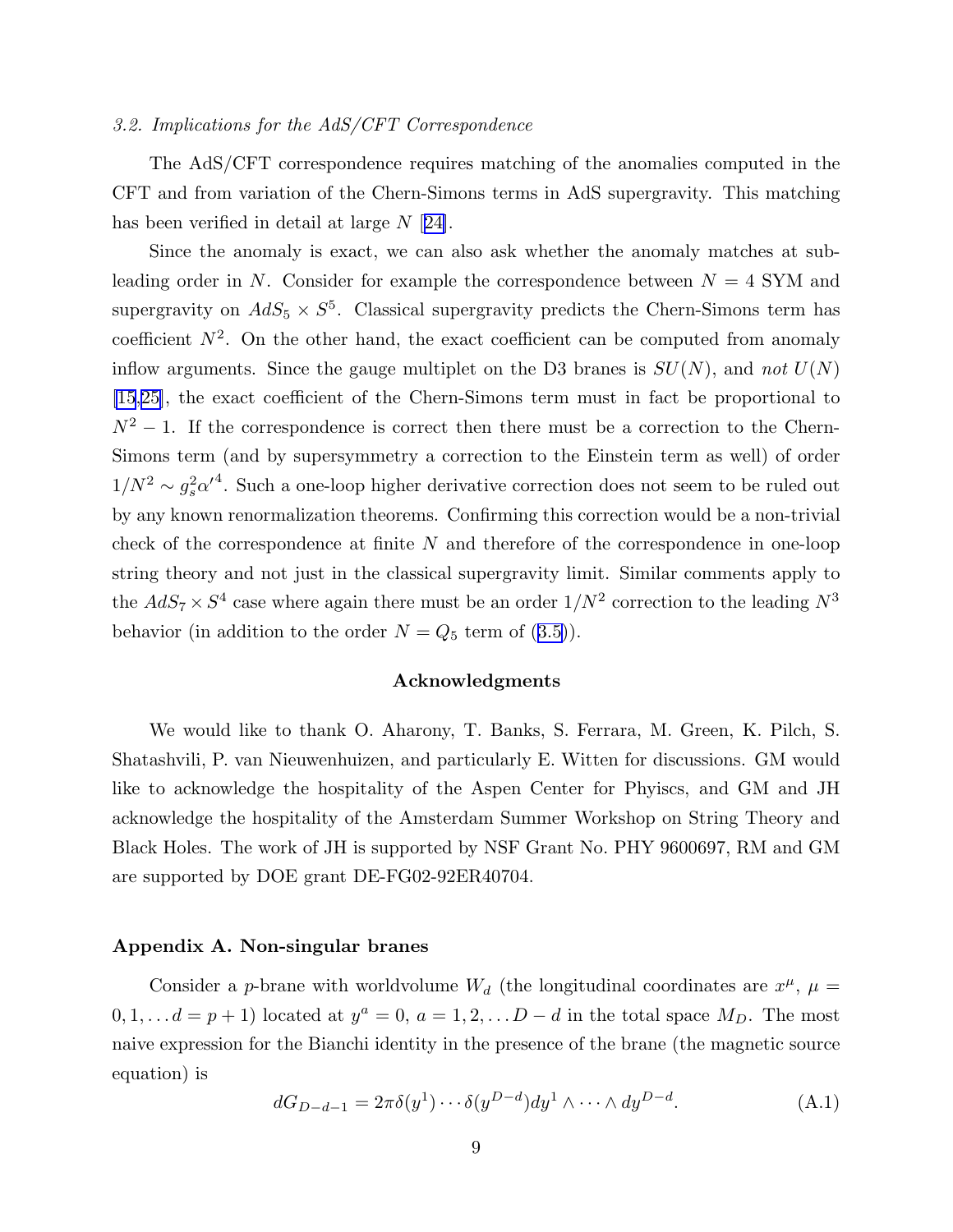The quantity on the right hand side is a  $(D - d)$ -form with integral one over the transverse space and delta function support on the brane. In order to have a completely well defined and non-singular prescription in such cases we need to smooth out the delta function source. Having done this we will see that in the presence of a non-zero  $SO(D-d)$  connection on the normal bundle we will have to modify the right hand side of ([A.1](#page-9-0)) in order that it transform covariantly under  $SO(D - d)$  gauge transformations.

Thishas been done in  $[2]$  $[2]$  for the case of the M-theory fivebrane. After defining a radial direction away from the brane, we cut out a disc of radius  $\epsilon$  around it. That is, we remove a tubular neighborhood of the brane of radius  $\epsilon$ ,  $D_{\epsilon}(W_d)$ . The map  $\xi : D_{\epsilon} \to W_d$  is a fibration with the fiber being an open  $(D - d)$ -ball which may be considered as the unit ball in the normal bundle. The restriction of  $\xi$  to the set of points,  $S_{\epsilon}(W_d)$ , whose distance to  $W_d$  is fixed (and smaller than  $\epsilon$ ) can be identified with a unit sphere in the normal bundle and thus has fiber  $S^{D-d-1}$ . Note that  $S_{\epsilon}(W_d)$  is the boundary of the tubular neighborhood  $D_{\epsilon}(W_d)$ .

In order to smooth out the brane source we choose a smooth function of the radial direction with transverse compact support near the brane,  $\rho(r)$ , with  $\rho(r) = -1$  for sufficiently small r and  $\rho(r) = 0$  for sufficiently large r. The bump form  $d\rho$  then has integral one in the radial direction. The smoothed form of [\(A.1](#page-9-0)) should then read

$$
dG_{D-d-1} = 2\pi \Phi_{D-d},\tag{A.2}
$$

where  $\Phi_{D-d}$  represents the Thom class of the normal bundle. One can write this representatitive in terms of the global angular form and  $\rho$ . The expression depends on whether the rank of the bundle is even or odd and is given by:

$$
\Phi_{D-d} = d\rho \wedge e_{2n}/2, \qquad 2n = D - d - 1
$$
  
=  $d(\rho \wedge e_{2n-1}/2), \quad 2n - 1 = D - d - 1.$  (A.3)

The global angular form  $e_{D-d-1}$  is gauge invariant under  $SO(D-d)$  transformations of the normal bundle.  $\Phi_{D-d}$  should reduce to the naive expression on the r.h.s of [\(A.1\)](#page-9-0) for a flat infinite fivebrane when  $d\rho$  approaches a delta function. Physically what we are doing is smoothing out the magnetic charge of the brane to a sphere of magnetic charge linking the horizon.

We now give explicit formulae for the global angular form on a real vector bundle  $E \to M$  with metric and connection. Let  $E_0$  be the complement of the zero-section.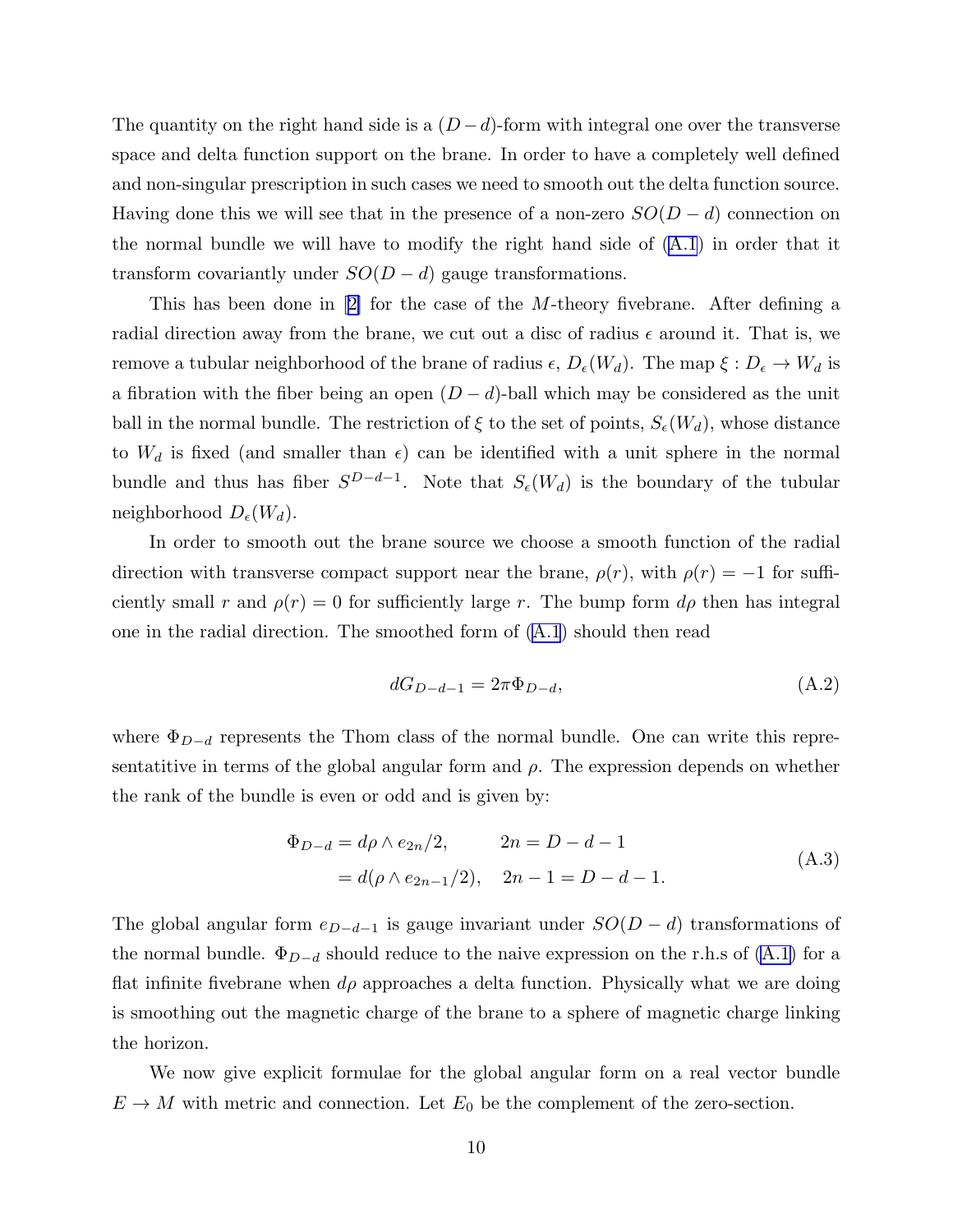If rank $(E) = 2n + 1$  is odd then the sphere bundle has fibers  $S^{2n}$ . The global angular form  $e_{2n}$  on  $E_0$  restricting to the volume form on the fibers of  $S(E)$  satisfies

$$
de_{2n} = 0 \tag{A.4}
$$

so the Euler class vanishes: <sup>4</sup>  $\chi(E) = 0$ . Moreover,  $e_{2n}/2$  has integral one over the fibers of  $S_{\epsilon}$ . The global angular form is given by

$$
e_{2n} = \frac{1}{2(4\pi)^n n!} \sum_{j=0}^n (-1)^j \frac{n!}{j!(n-j)!} \epsilon_{2n+1}(F)^j (D\hat{y})^{2n-2j} \hat{y},\tag{A.5}
$$

where  $\hat{y}^{\hat{a}} \equiv y^{\hat{a}}/r$  and are defined only outside of  $0 \in \mathbb{R}^{D-d}$   $(\hat{a} = 1, \ldots, D-d)$ . There is a globally-defined connection  $\Theta$  on the total space of the  $SO(D-d)$  bundle in terms of which we have

$$
(D\hat{y})^{\hat{a}} \equiv d\hat{y}^{\hat{a}} - \Theta^{\hat{a}\hat{b}}\hat{y}^{\hat{b}}
$$
  

$$
F^{\hat{a}\hat{b}} = d\Theta^{\hat{a}\hat{b}} - \Theta^{\hat{a}\hat{c}} \wedge \Theta^{\hat{c}\hat{b}},
$$
 (A.6)

and

$$
\epsilon_{2n+1}(F)^j (D\hat{y})^{2n-2j} \hat{y} \equiv \epsilon_{\hat{a}_1...\hat{a}_{2n+1}} F^{\hat{a}_1 \hat{a}_2} \dots F^{\hat{a}_{2j-1} \hat{a}_{2j}} (D\hat{y})^{\hat{a}_{2j+1}} \dots (D\hat{y})^{\hat{a}_{2n}} \hat{y}^{\hat{a}_{2n+1}}. (A.7)
$$

The cohomology class  $e_{2n}$  satisfies [\[6](#page-12-0)]

$$
[e_{2n}^2] = \pi^*(p_n(E)),\tag{A.8}
$$

Moreover, at the level of differential forms we have

$$
\pi_*(e_{2n}^3) = \pi_* (e_{2n} \pi^* p_n) = 2p_n \tag{A.9}
$$

for the expression above.

If rank $(E) = 2n$  is even the sphere bundle has fibers  $S^{2n-1}$ . There is a global angular form  $e_{2n-1}$  on  $E_0$  restricting to the volume form on the fibers of  $S(E)$  such that

$$
de_{2n-1} = -\pi^*(\chi(E))
$$
\n(A.10)

for  $\chi(E) \in H^{2n}(M; \mathbb{Z})$ . The global angular form is given by

$$
e_{2n-1} = -\frac{1}{(2\pi)^n} \sum_{j=0}^{n-1} \frac{2^{-j}}{j!(2n-2j-1)!!} \epsilon_{2n}(F)^j (D\hat{y})^{2n-2j-1} \hat{y}.
$$
 (A.11)

 $4$  This equation holds rationally. In fact, one only needs to be able to invert 2.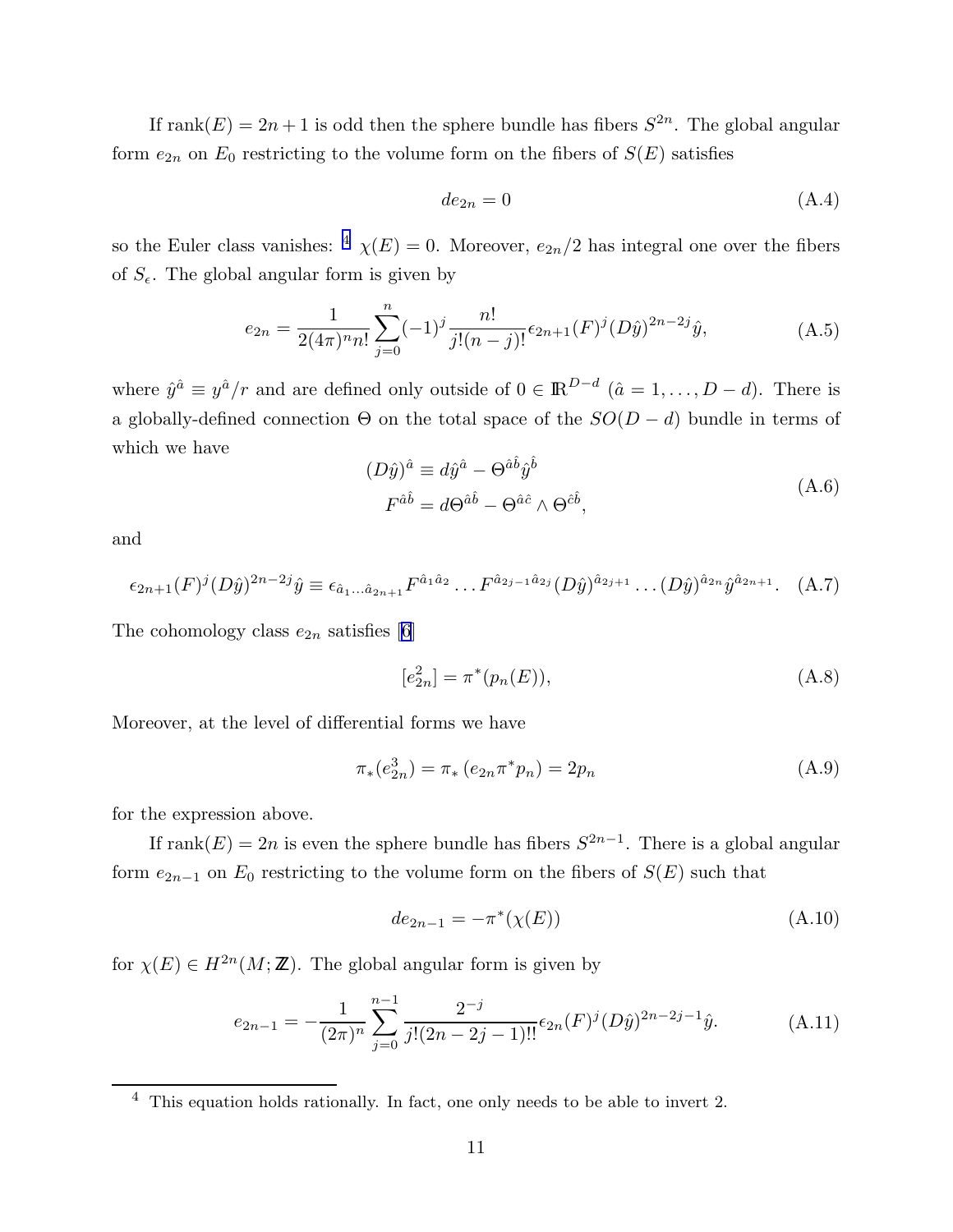## References

- <span id="page-12-0"></span>[1] J. Maldacena, A. Strominger and E. Witten, "Black Hole Entropy in M Theory," J. High Energy Phys. 12 (1997) 2, [hep-th/9711053.](http://arxiv.org/abs/hep-th/9711053)
- [2] D. Freed, J.A. Harvey, R. Minasian and G. Moore, "Gravitational Anomaly Cancellation for M-Theory Fivebranes," [hep-th/9803205.](http://arxiv.org/abs/hep-th/9803205)
- [3] C. Vafa and E. Witten, "A One-loop Test of String Duality," Nucl. Phys. B447 (1995) 261, [hep-th/9505053.](http://arxiv.org/abs/hep-th/9505053)
- [4] M.J. Duff, J.T. Liu and R. Minasian,"Eleven dimensional origin of string/string duality: a one loop test," Nucl. Phys.  $B452$  (1995) 261, [hep-th/9506126](http://arxiv.org/abs/hep-th/9506126).
- [5] E. Witten, "Five-Brane Effective Action In M-Theory," [hep-th/9610234](http://arxiv.org/abs/hep-th/9610234).
- [6] R. Bott and A.S. Cattaneo, "Integral invariants of 3-manifolds," [dg-ga/9710001](http://arxiv.org/abs/dg-ga/9710001).
- [7] P. Howe, G. Sierra, and P. Townsend, "Supersymmetry in six dimensions," Nucl. Phys. B221 (1983) 331.
- [8] D. Anselmi, D.Z. Freedman, M.T. Grisaru, and A.A. Johansen, "Nonperturbative formulas for central functions of supersymmetric gauge theories," [hep-th/9708042](http://arxiv.org/abs/hep-th/9708042)
- [9] I.R. Klebanov and A.A. Tseytlin, " Entropy of Near-Extremal Black p-branes," Nucl. Phys. B475 (1996) 164, [hep-th/9604089](http://arxiv.org/abs/hep-th/9604089); S.S. Gubser and I.R. Klebanov, "Absorption by Branes and Schwinger Terms in the World Volume Theory," Phys. Lett. B413 (1997) 41, [hep-th/9708005.](http://arxiv.org/abs/hep-th/9708005)
- [10] M. Henningson and K. Skenderis, "The Holographic Weyl Anomaly," [hep-th/9806087.](http://arxiv.org/abs/hep-th/9806087)
- [11] A. Losev, G. Moore, N. Nekrasov, and S. Shatashvili, "Chiral Lagrangians, Anomalies, Supersymmetry, and holomorphy," Nucl. Phys. **B484** (1997)196, [hep-th/9606082.](http://arxiv.org/abs/hep-th/9606082)
- [12] P. Griffiths and J. Harris, *Principles of Algebraic Geometry*, J.Wiley and Sons, 1978.
- [13] J. Maldacena, "The Large N Limit of Superconformal Field Theories and Supergravity," [hep-th/9711200.](http://arxiv.org/abs/hep-th/9711200)
- [14] S. Gubser, I. Klebanov and A. Polyakov, "Gauge Theory Correlators from Noncritical String Theory," Phys. Lett. B428 (1998) 105, [hep-th/9802109](http://arxiv.org/abs/hep-th/9802109).
- [15] E. Witten, "Anti de Sitter space and holography," [hep-th/9802150.](http://arxiv.org/abs/hep-th/9802150)
- [16] *Modern Kaluza-Klein Theories*, T. Appelquist, A. Chodos, and P.G.O. Freund, eds. Frontiers in Physics v. 65, Addison-Wesley, 1987.
- [17] M.J. Duff, B.E.W. Nilsson and C.N. Pope, "Kaluza-Klein Supergravity," Phys. Rep. 130 (1986) 1.
- [18] P.G.O. Freund and M. A. Rubin, "Dynamics of Dimensional Reduction," Phys. Lett. 97B (1980) 233.
- [19] K. Pilch, P. van Nieuwenhuizen, P.K. Townsend, "Compactification of  $D = 11$  supergravity on  $S(4)$  (or  $11 = 7 + 4$ , too)," Nucl. Phys.**B242** (1984) 377.
- [20] M. Pernici, K. Pilch and P. van Nieuwenhuizen, "Gauged maximally extended supergravity in seven dimensions," Phys. Lett. B143 (1984) 103.